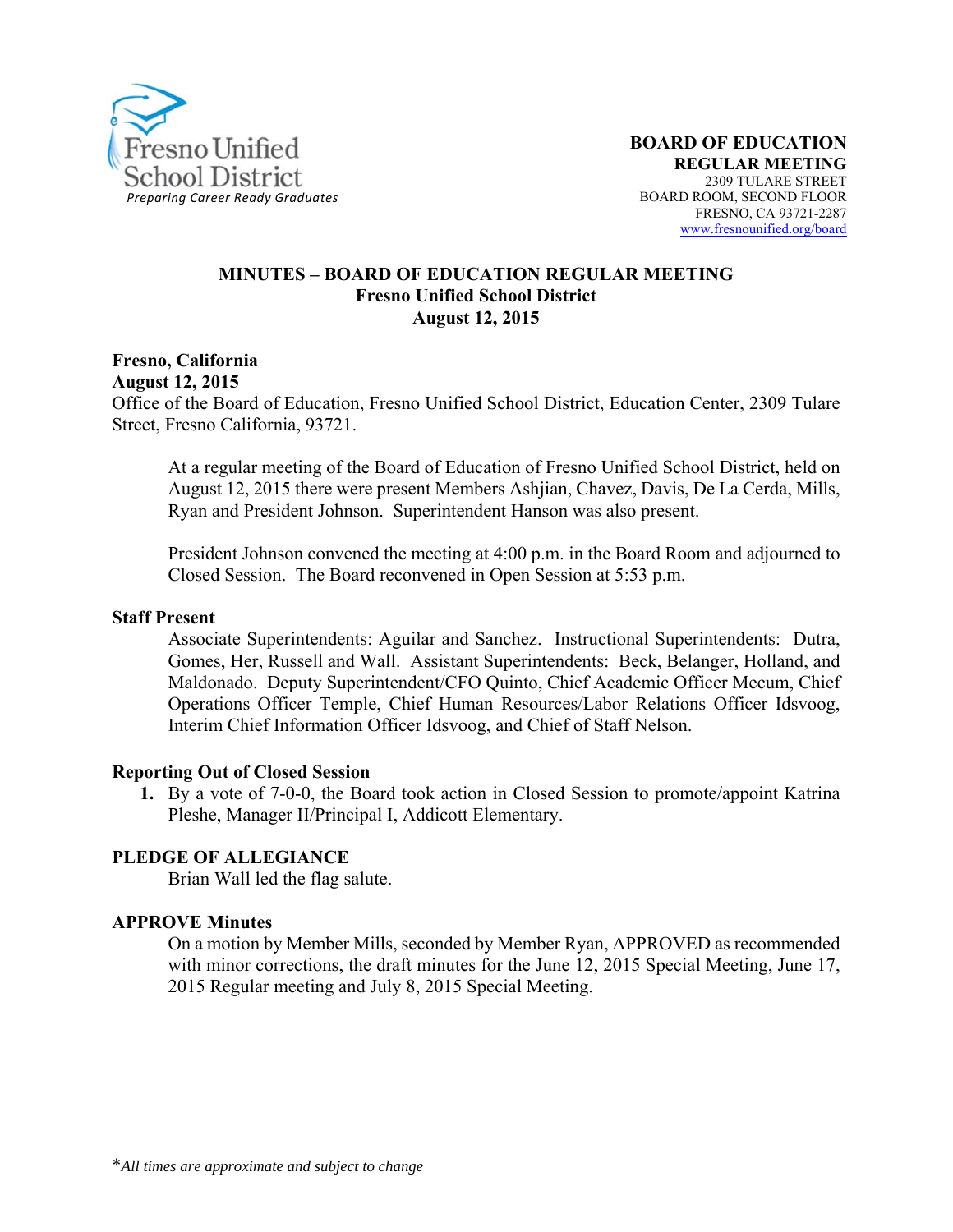# **HEAR Report from Superintendent**

Superintendent Hanson provided a brief report to the Board of Education welcoming employees back for the 2015/16 school year, sharing special moments and pictures from Convocation 2015. Hanson shared district highlights from the summer and recognized important work that will kickoff the new school year:

- Hosted 12,400 students at our extended summer learning program.
- Served 200,000 meals at 40 locations during the summer.
- Parent University celebrated its five-year anniversary, serving nearly 20,000 parents to date.
- 197 of 230 new teachers attended the New Teacher Conference this past weekend.
- 30 of our elementary schools will have longer school days by 30 minutes amounting to 18 more days of direct instruction per school year.
- Monday we are opening the Phillip J. Patiño School of Entrepreneurship.
- Students will swim in new pools at Edison and Hoover High. The new gymnasium at Baird Middle School will give the students the facilities they deserve.
- McLane, Bullard, and Hoover high school students will see the beautiful results from major renovations to their campuses.
- We are offering 25 teachers the opportunity to pursue their National Board Certification in partnership with Stanford University. For details, teachers can attend one of the information sessions over the next few days. The Fresno Unified webpage, go/NBC, has all of the details.
- He concluded with recognizing Fresno Unified Student Advisory Board's short film, "Start with Kindness," which won the *Best Message Award* and was in the top three for *Documentary of the Year* at the Great American NO BULL Challenge Video Contest this past weekend in LA. This is their second award-winning year!

On a motion by Member Davis, seconded by Member Ryan, the consent agenda, exclusive of agenda items: A-3 which was pulled from the agenda by staff, A-5, A-6, A-16 and A-17 which were pulled for further discussion, was approved on a roll call vote of 7-0-0 as follows: Members Ashjian, Chavez, Davis, De La Cerda, Mills, Ryan and President Johnson.

# **A. CONSENT AGENDA**

### **A-1, APPROVE Personnel List APPROVED, as recommended** Personnel List, Appendix A, as submitted.

**A-2, ADOPT Findings of Fact and Recommendations of District Administrative Board ADOPTED, as recommended** Findings of Fact and Recommendations of District Administrative Panels resulting from hearings on expulsion and readmittance cases conducted during the period since the May 27, 2015, Regular Board meeting.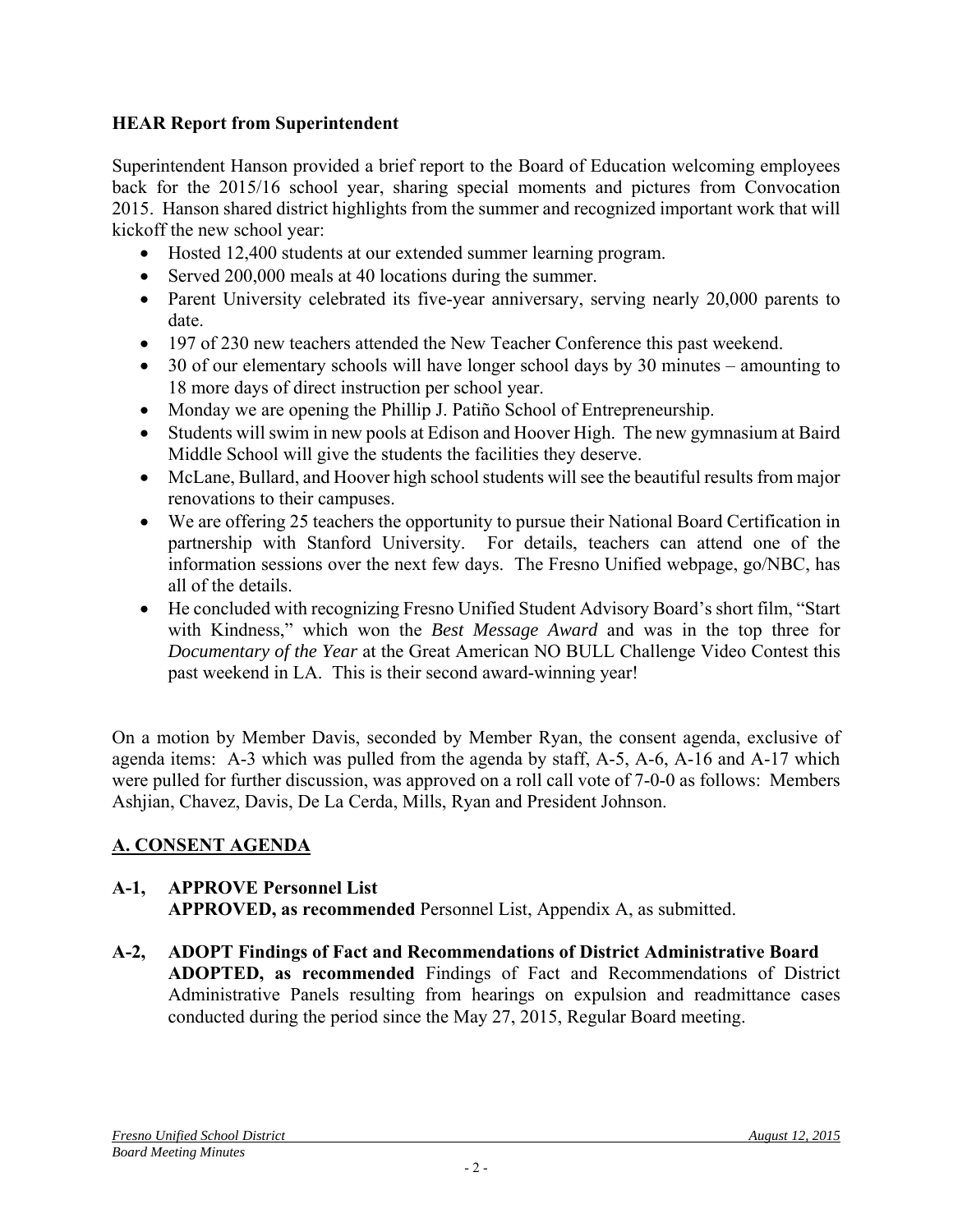**A-3, APPROVE the Waiver Requests for a Group of Special Education and 504 Students for the California High School Exit Exam (CAHSEE) PULLED FROM AGENDA, NO DECISION.** The Board of Education received a group of waiver requests from District administration on the certification for accommodations/modifications for Special Education and 504 students for the California High School Exit Exam as per Board Policy 612.52. A list of pupil(s), their identifying number, and supporting evidence is maintained in the Board of Education Office. The Superintendent recommends approval. Fiscal impact: There is no fiscal impact to the District. Contact person: Rosario Sanchez, telephone 457-6223.

### **A-4, ADOPT Waiver Request for Laura Bartram and Caroline Kuffel to Serve as Speech Language Pathologists**

**ADOPTED, as recommended** waiver requests for Laura Bartram and Caroline Kuffel to serve as Speech Language Pathologists. Education Code section 44225(m) allows the commission to grant waivers to fill unanticipated needs in an area deemed hard-to-fill.

### **A-5, ADOPT Resolution 15-02, Supporting an Application to the State School Facility Program Requesting New Construction Grant Funding for the Baird Middle School Gymnasium**

**ADOPTED, as recommended** is Resolution 15-02, supporting the district's application for new construction funding for the Baird Middle School Gymnasium under the State's School Facility Program.

Adoption of the Resolution:

- Authorizes the use of a portion of Fresno Unified's 7-8 grade level new construction grants for the construction of a "minimum essential facility"
- Approves submission of a new construction funding application and associated housing plan (indicating there is adequate housing for students) for the Baird Middle School Gymnasium project

For the record, there were comments/questions made by Community Members Mario Ramirez and Pam Jones.

Member Davis moved for approval, seconded by Member Ryan, which carried a vote of 7- 0-0, as follows: AYES: Ashjian, Chavez, Davis, De La Cerda, Mills, Ryan and President Johnson.

### **A-6, APPROVE Annual Agreements to begin after August 12, 2015 for the 2015/16 School Year**

**APPROVED, as recommended** a matrix detailing agreements to deliver targeted assistance and provide services to Fresno Unified School District. These agreements fall into the following categories:

- Additional targeted assistance outlined in the school site's Single Plan for Student Achievement (SPSA) and approved by the School Site Council (SSC)
- Annual contract renewals
- Staff professional development and training opportunities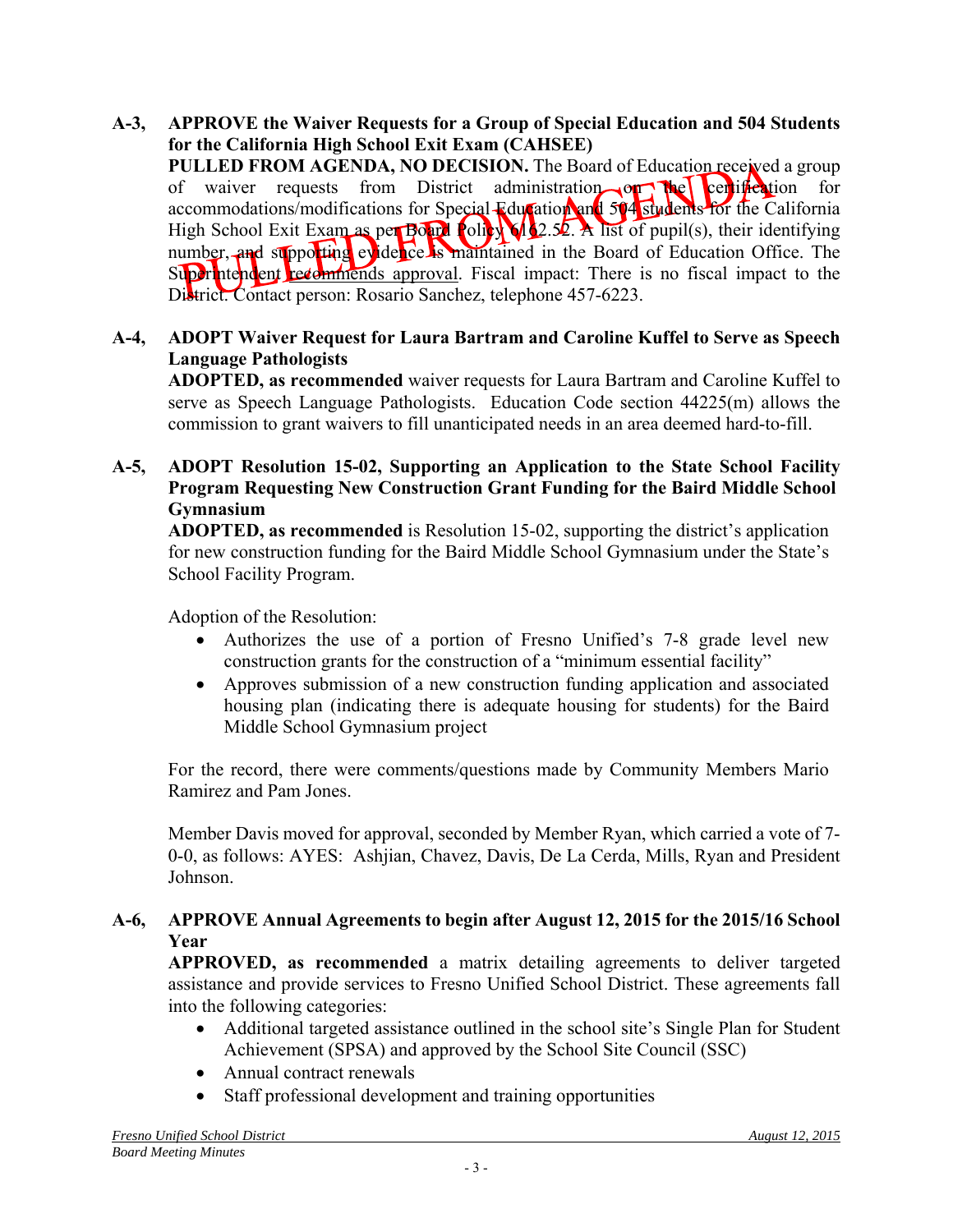For the record, there were comments/questions made by Community Member Andrew Fabela.

**Member Ashjian** – Is Greene Street Communications a new vendor? **Paul Idsvoog** – No.

**Member Ashjian** – Are they local?

**Paul Idsvoog** – No, they are from New York.

**Member Ashjian** – Why are we hiring a New York communications company?

**Paul Idsvoog** – We are still in the process of hiring a permanent CIO, which is a difficult position and we want to hire the right person who is committed to Fresno. Jamilah Frazier assisted us the last time we were transitioning with a CIO and wanted to use her expertise with this transition to ensure consistency.

**Member Ashjian** – Was she considered an employee of the district or a vendor when we hired her for the supplemental work?

**Paul Idsvoog** – That was specifically for the Convocation 2015 piece.

**Member Ashjian** – We have to remember that cost us \$30,000 from the communications department. Can you tell me what the communication budget is?

**Paul Idsvoog** – I can put that information in a board communication for you.

**Member Ashijan** – We have to do a better job spending locally. I have an additional question. The New Teacher Program. We have two surveys telling us two separate things. One tells us there is tremendous value in the TNTP and the other says there is no value. Do we have measurable results to gauge our work?

**Kim Mecum** – We began working with The New Teacher Project (TNTP) this spring, focusing on instruction and the ability to implement state standards. They started the board approved contract in May to come in and walk classrooms and work with us to access where we really needed support in implementing the new state standards focusing on classroom instruction. What we found were four distinct headlines that we saw through that process. At this venture this is an area of growth for us. Kids were not engaged in challenging content in a way that was having them do cognitive thinking. This new contract is really focusing on developing and implementing distinct actions and strategies so we do not allow three years to pass again without taking defined, deliberate and intentional actions to improve our student achievement directly by improving classroom instruction and working with our teachers. In terms of the metric question, one of their deliverables is working with our team including Dr. Aguilar and Equity and Access to design metrics around our professional learning. That is a challenge across this country. We are going to work diligently as a team working with teachers, principals and with our partners in Equity and Access to come up with some very distinct measures.

**Member Ashjian** – I am hoping that your team can bring something back to this board next year that will tell us whether or not this partnership is working.

**Kim Mecum** – I know my team and myself appreciate the question and the accountability. Every month or five weeks they will walk classrooms with us and let us know if our work is impacting the classroom.

**Member Mills** – On the revised backup material for A-6 it states for the vendor *County of Fresno, District Attorney's Office* that there is a contract attached. I did not receive a copy of the contract and would like to have one. I would also like a board communication that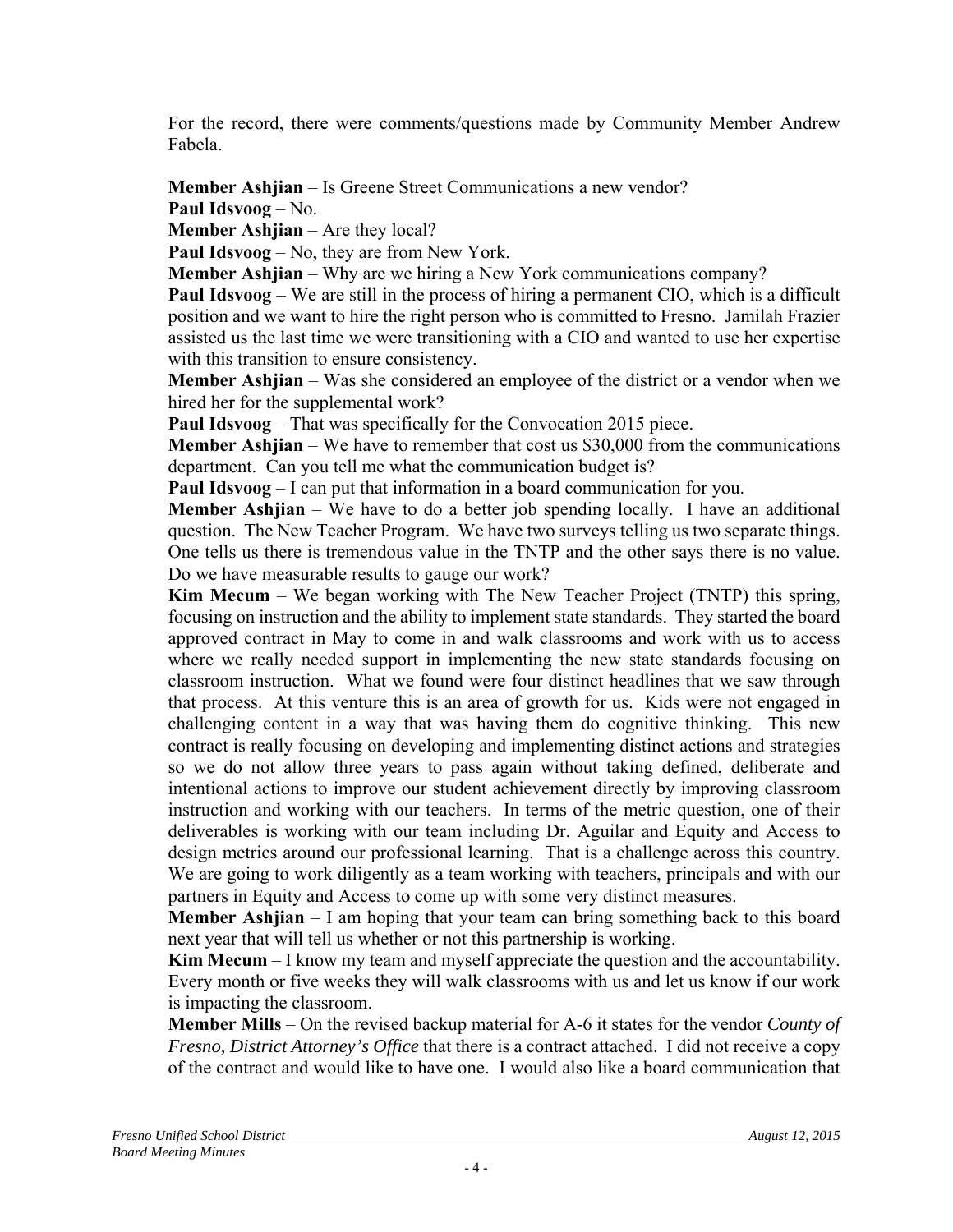lists the schools that will be part of the anti-truancy program. The other question I have is on page two for SMG Fresno Convention Center.

**Andre Pecina** – The contract for SMG is for two dates; the first is Cesar Chavez day that happens in March, which is for our middle school, high school and our adult school students to celebrate Cesar Chavez day. The second date is for the graduation ceremonies that happen in June.

**Member Mills –** I have a few comments around this item. There have been informal board conversations over the past few years as we go through graduation. We are tired of having graduations scheduled on the same day and they overlap. We are also concerned about the fact that Duncan has been graduating out of Saroyan and they have out grown that space and McLane has out grown its stadium. I was looking to see a comprehensive schedule of all of our schools graduations with location, dates and times.

**Leslie Loewen –** We are working right now to find a solution with Saroyan, we have talked to all of the specialty schools and they are willing to take an alternate date the week prior to the majority of the graduations at the Save Mart Center. We are looking to host those so that we can serve our students and families well. We are looking at options for Duncan and McLane and are seeking approval as to where those will be located. Save Mart Center is currently putting together a proposal for a fourth day that would require your approval for those things to happen.

**Member Mills –** Do we have the contract for next year's graduations?

**Leslie Loewen –** Save Mart is currently holding the dates for us until we approve.

**Member Mills –** When do you think we will be seeing a schedule?

**Leslie Loewen –** I will be meeting with the individuals in the next few weeks.

**Member Mills** – I would like to see that come back as quickly as possible. I do have a comment in regards to the previous vendor that was discussed, Greene Street Communications. I would like to make note that we have an interim CIO who has been filling the position that was vacated and who has been doing a very capable job. We have a full complement of staff in communications. I realize we are a large district but we have a large staff already. I am comfortable with the other contracts that are on the A-6 item but I am not comfortable in approving the contract to Greene Street Communications.

**Member Chavez** – Is it safe to assume that the contract is up to \$95,000?

**Paul Idsvoog** – Yes. It is actually billed hourly.

**Member Chavez** – The contract is for the entire school year. Is that correct?

**Paul Idsvoog** – Yes. It is \$100 per hour for services provided. The amount would not go over \$95,000.

**Member Chavez –** Where is the funding source for this contract? I know we allocated our budget for our departments. Is it coming specifically from the communications department?

**Paul Idsvoog –** Yes.

**Member Chavez –** What is the long term plan or where are we in hiring a new CIO?

**Paul Idsvoog** – We are screening candidates as we speak. My goal and my team's goal is to find an individual who is committed to Fresno and is going to be here for the long term. **Member Chavez** – Is it how we are structuring the position. I am struggling to find the problem.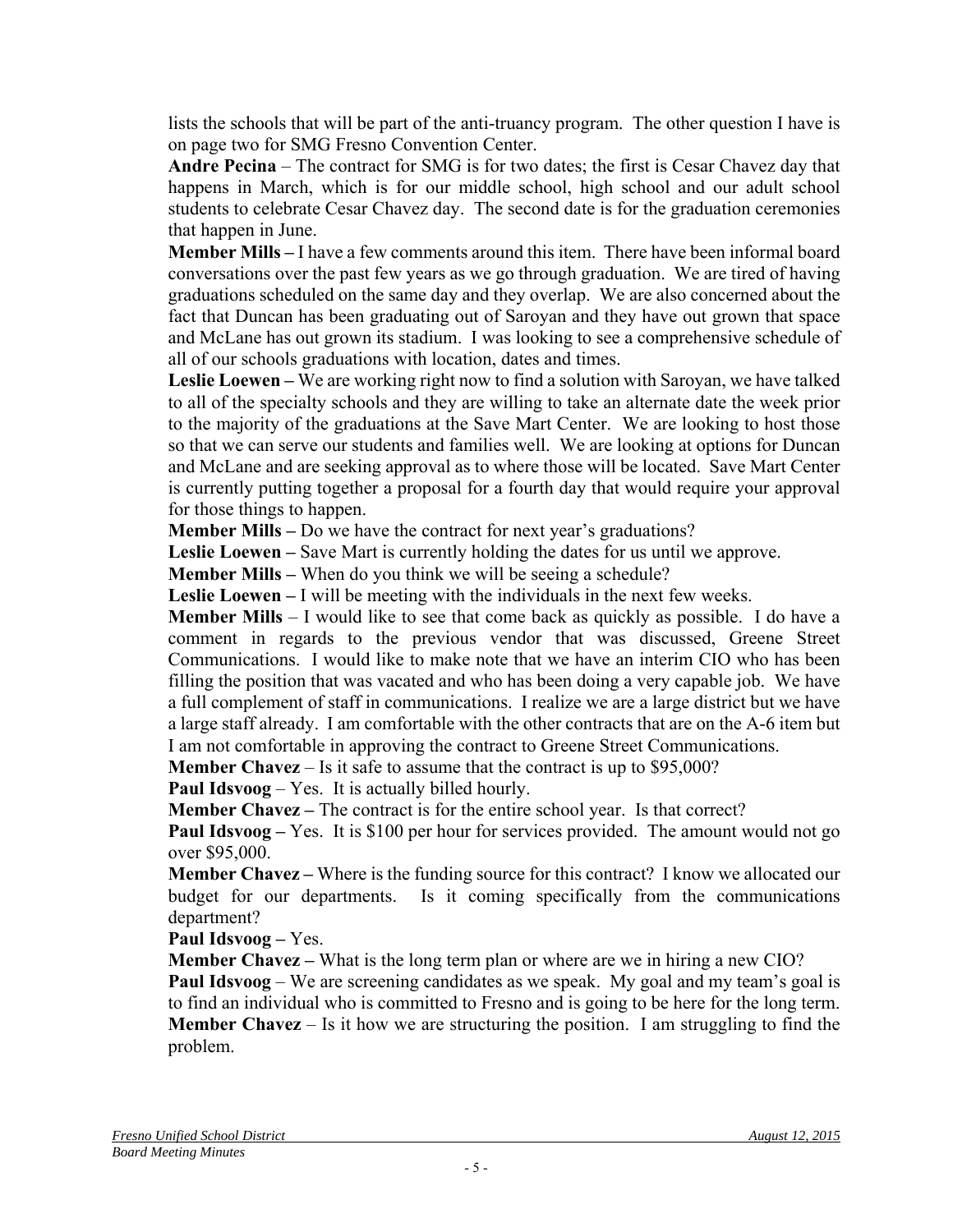**Paul Idsvoog** – Being new to the position I am asking myself those same questions. As we move forward in the process we are making sure we are very clear with what we are looking for and the vision of the department.

**Member Davis** – I have a question on the Reading and Beyond contracts. Why is Gibson on the list for Morning Literacy Intervention?

**Tammy Townsend** – The Reading and Beyond contracts that are listed are a result of individual schools' work with their school site council through their SPSA's when they evaluated the needs of specific schools through a very intensive data review, and they identified that the school needed a tutoring program.

**Member De La Cerda** – How many CIO's have we had since Superintendent Hanson has been Superintendent?

**Paul Idsvoog** – I would have to get that information to you in a board communication. Being new to this role I am not positive as to how many.

**Member De La Cerda** – I think four since I have been here. I know it is a difficult position and has been difficult to fill. Is that correct?

**Paul Idsvoog** – Yes.

**Member De La Cerda** – After today and seeing the success of Convocation, I know that it is sometimes necessary to contract with individuals outside of the state. I prefer to hire locally but understand the difficulties of hiring and finding a replacement for our CIO position. There was a need for someone with the expertise and experience to assist with Convocation. Hopefully we can fill the position sooner than later.

**Paul Idsvoog** – Yes, we are carefully vetting every candidate that we get.

Member Mills moved for approval, seconded by Member Ashjian, *Approval of the Annual Agreements to begin after August 12, 2015 for the 2015/16 School Year* with the exception of the Greene Street Communications contract, which carried a vote of 3-4-0, as follows: AYES: Member Ashjian, Chavez, and Mills. NOES: Davis, De La Cerda, Ryan and President Johnson. Motion failed.

Member Ryan moved for approval, seconded by Member De La Cerda, *Approval of the Annual Agreements to begin after August 12, 2015 for the 2015/16 School Year* with Greene Street Communications, which carried a vote of 5-1-0-1, as follows: AYES: Chavez, Davis, De La Cerda, Ryan and President Johnson. NOES: Member Ashjian. Abstained: Member Mills. Motion carried.

### **A-7, APPROVE Side Letter Agreement with Edison-Bethune Charter Academy for the 2015/16 School Year**

**APPROVED, as recommended** a Side Letter Agreement between Fresno Unified School District and Edison-Bethune Charter Academy to allow students attending Edison-Bethune Charter Academy to participate in Fresno Unified School District extracurricular sports for the 2015/16 school year.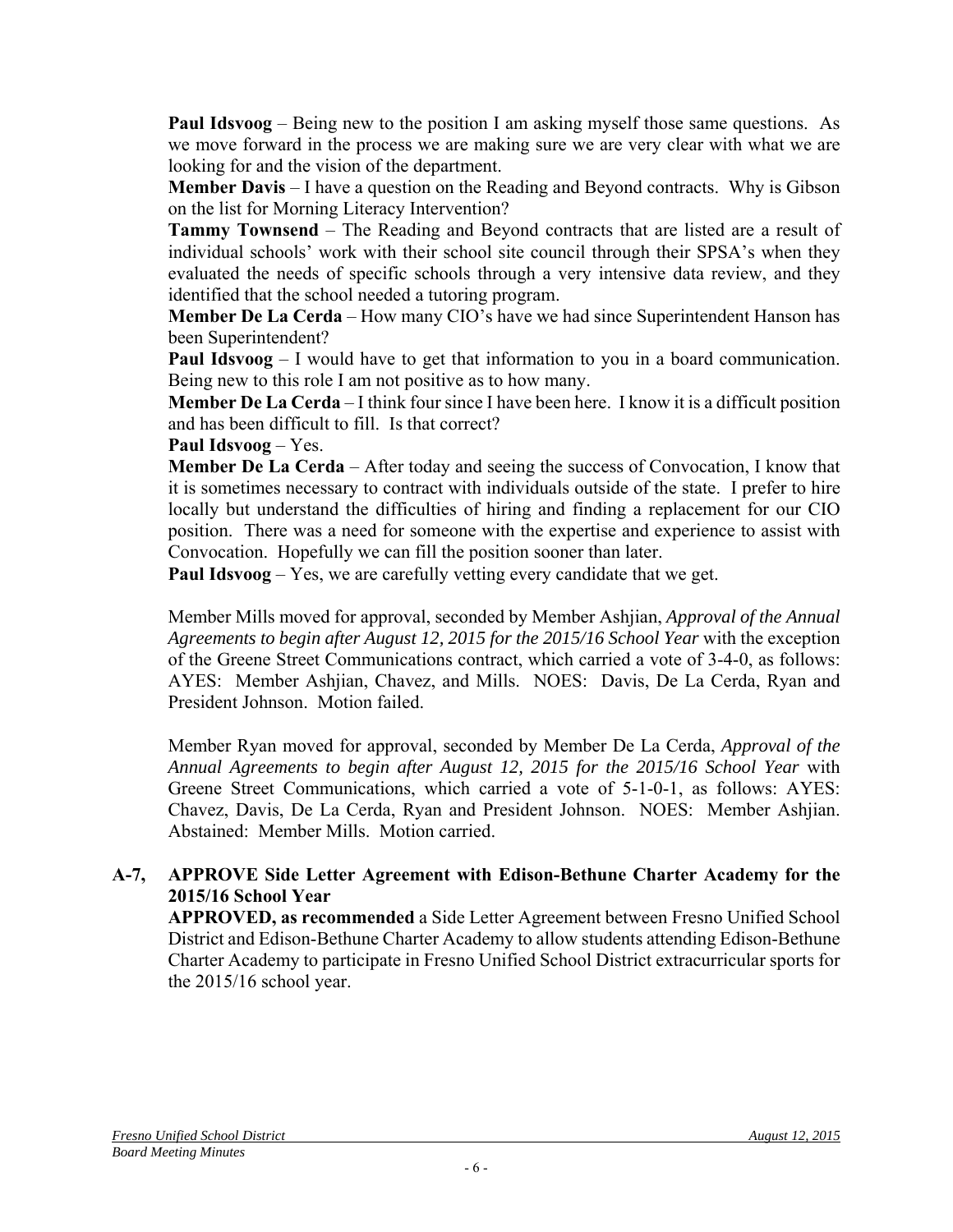# **A-8, APPROVE Declaration of Need for Fully Qualified Educators**

**APPROVED, as recommended** the adoption of the Declaration is a prerequisite to the issuance of any limited assignment teaching permits or emergency permits in the event that shortages in certain subject areas occur.

# **A-9, APPROVE Award of Bid 16-01, Fresh Fruits and Vegetables Program**

**APPROVED, as recommended** Bid 16-01, to establish pricing for produce purchased under the Fresh Fruits and Vegetables Program (FFVP). The FFVP is a grant funded program providing individually packaged fresh fruits and vegetables during the school day to students at 53 elementary schools. The request for bid was lawfully advertised on June 30, 2015, and July 7, 2015. The bids were opened on July 14, 2015. Notifications were sent to ten (10) vendors, and the district received three (3) responses. The bid is for a oneyear term price agreement with the option to extend for two additional one-year periods. Quantities ordered may vary as grant funds are made available to the district.

Staff recommends award to the lowest responsive bidder:

1<sup>st</sup> Quality Produce (Fresno, CA) \$819,590.12

It is also recommended that the bid from FreshKo Produce be rejected as non-responsive as it does not meet the request to bid all items specified.

# **A-10, DENY Claim #15-0706-0188**

**DENIED as recommended,** a Claim for Damages on Willie E. Benton, case #15-0706- 0188. The Superintendent recommends that the Claim be denied and the matter referred to the district's Director of Benefits and Risk Management for further handling.

### **A-11, RATIFY Annual Microsoft Enterprise License Agreement and Microsoft Premier Support Services Agreement for 2015/16**

**RATIFIED, as recommended** the annual Microsoft Enterprise License Agreement (purchased through CDW-G) and the Microsoft Premier Support Services Agreement for district-wide use of Microsoft software including Microsoft Windows, Microsoft Office, and Microsoft Servers and Databases as well as proactive consulting services and reactive support services related to Microsoft software and technologies used by the district.

### **A-12, RATIFY Approval of Agreement with London Medical Management for Out-of-Network Medical Claims Cost Reduction Services**

**RATIFIED, as recommended** an agreement with London Medical Management to provide out-of-network medical claims cost reduction services. The agreement with London Medical is for the period of July 1, 2015 through July 1, 2016, and will result in lower health plan costs associated with out-of-network medical claims.

### **A-13, RATIFY Amendment to Agreement with Community Medical Providers for Enhanced Primary Care Services**

**RATIFIED, as recommended** an amendment to an agreement with Community Medical Providers Medical Group for the continuation of enhanced primary care services. The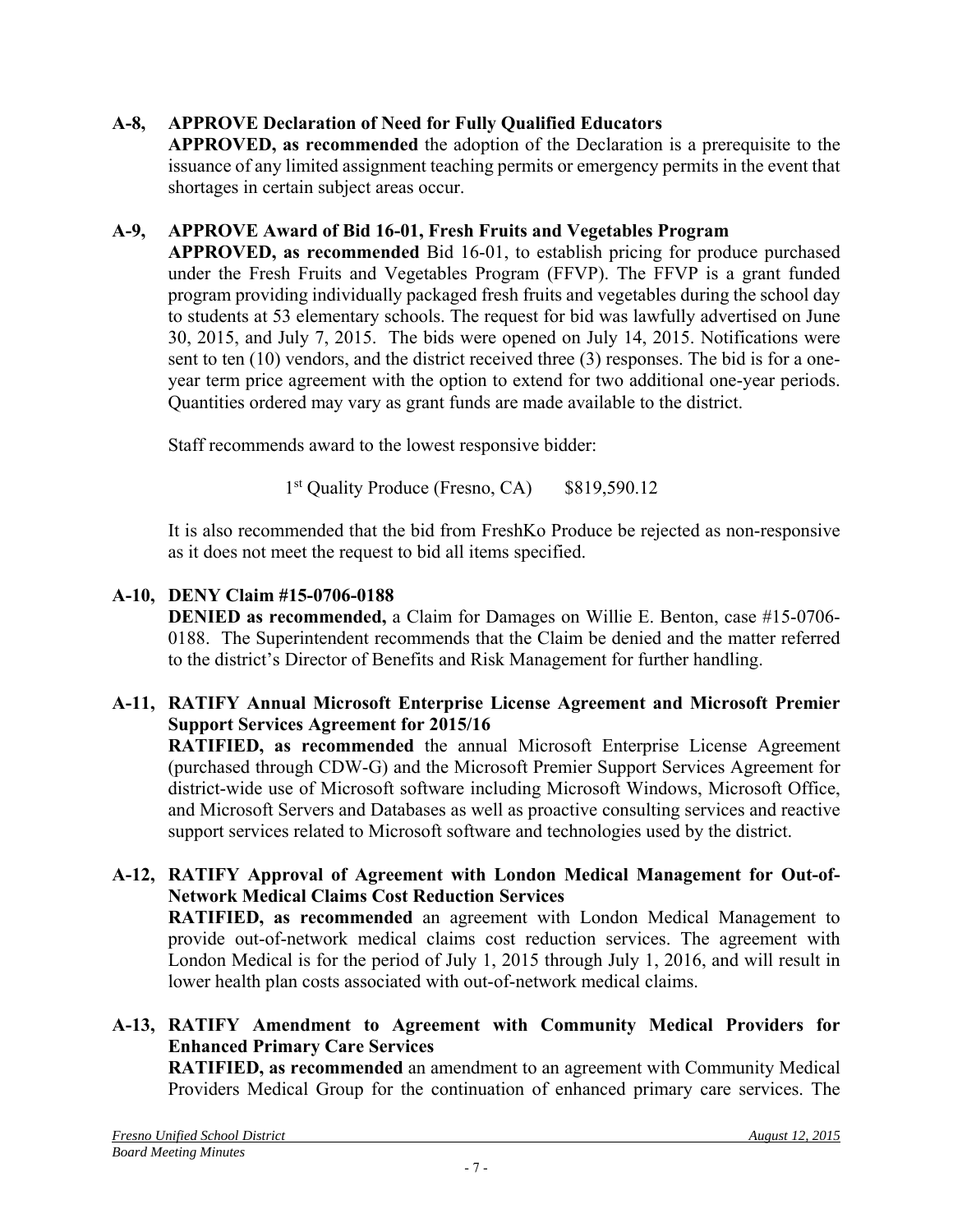services provided under this agreement have generated annual net savings of approximately \$1,700,000 for the District's health fund, as well as improvements in member health outcomes.

# **A-14, RATIFY Placement of Medical Stop Loss Insurance with Berkley Life and Health Insurance for 2015/16**

**RATIFIED, as recommended** is the Joint Health Management Board's (JHMB) recommendation for the purchase of stop loss insurance that provides protection to the district's health fund by limiting the exposure for any complex medical claim to a maximum amount of \$2 million dollars. Purchase of this insurance provides coverage for the period effective July 1, 2015 through June 30, 2016.

# **A-15, RATIFY Independent Contractor Services Agreement with the AVID Center**

**RATIFIED, as recommended** an Independent Contractor Services Agreement with the AVID Center to provide the AVID program in three schools (Baird Middle School, Kings Canyon Middle School, and Sunnyside High School) during the 2015/16 school year and also leadership training for district leadership to effectively support sites. AVID will provide ongoing curriculum, resources and support for the participating sites.

# **A-16, RATIFY Approval of Agreement with Ernst & Young LLP for Consulting Services to Establish Greater Healthcare Partnerships**

**RATIFIED, as recommended** an agreement with Ernst & Young LLP to establish greater partnerships with local health systems in Fresno for the benefit of Fresno Unified School District students.

**Member Mills** – The financial summary indicates an annual cost of \$132,000. Is this a one-time contract or an on-going annual contract?

**Superintendent Hanson** – One-time contract.

**Member Mills** – On page three of the contract it includes an indemnity provision. Why are we indemnifying ourselves with Ernst  $& Young?$  They are a national accounting firm. If their employees make an error then that should be on them. We should not be indemnifying them. That provision needs to be taken out. I would like to see us go back and renegotiate on that and come back in two weeks with a new contract.

**Superintendent Hanson** – I will bring back the item in two weeks as a Ratify.

**Member De La Cerda** – Can you give a brief overview of the work that was done?

**Superintendent Hanson** – We are attempting to build the best health care and school district partnership in America. Involved is Fresno Unified School District, Clinica Sierra Vista, Saint Agnes, Kaiser Permanente, Community Hospitals and Valley Children's Health Care. This outside research and outside facilitation did a great deal at the end of July to move the conversations forward. We have made progress over the last eight months but this called for a high level professional group of researchers/facilitators to jump start and move us forward. I will be looking for external funding through foundations or otherwise to have these researchers/facilitators continue with us through this fruition of these meetings. What I am not able to announce at this time is what the partnership will look like. What we do know is that there is a need in our valley to help kids who can benefit from this type of partnership and support.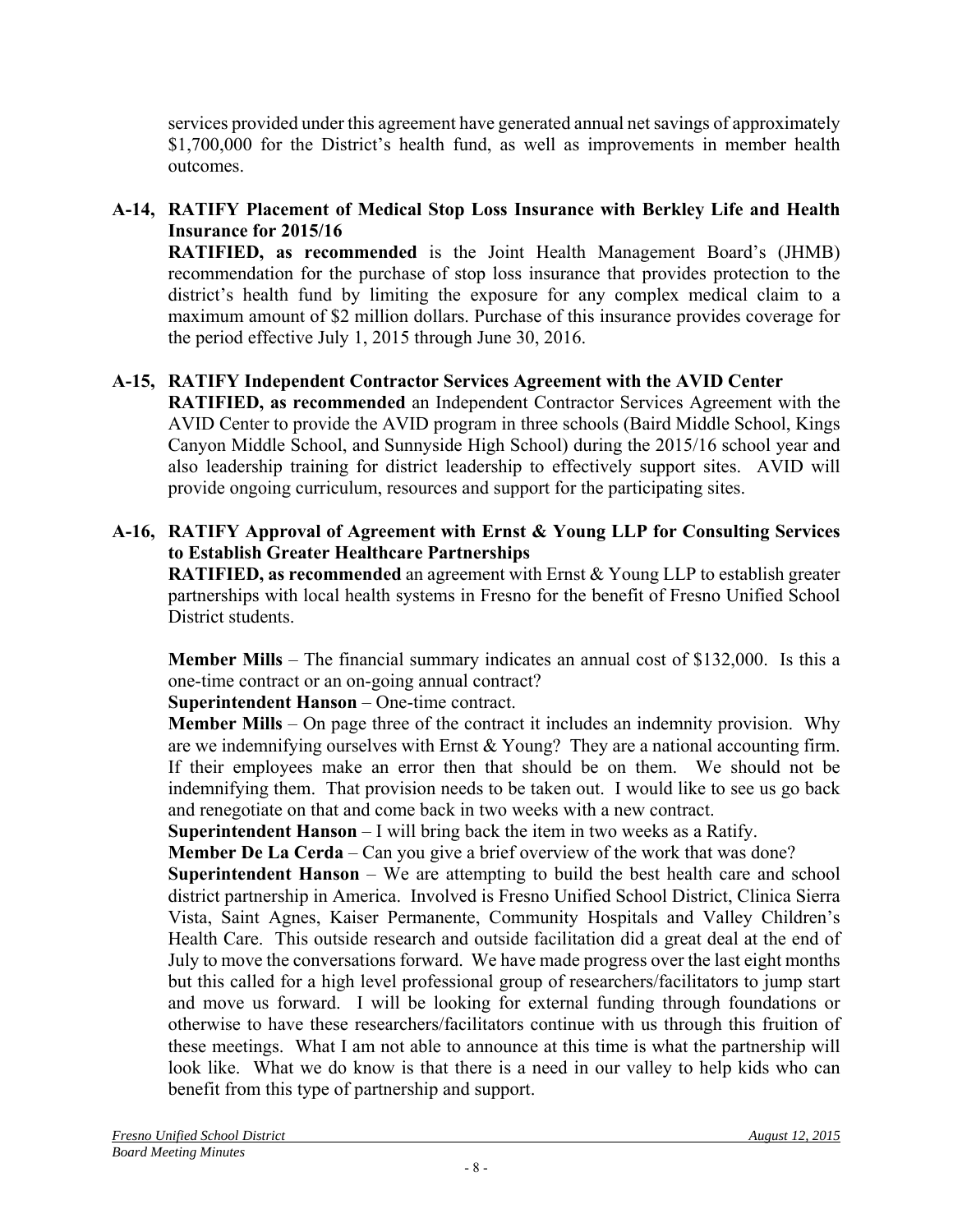**Member Ryan** – Do I understand that this work has already been done?

**Superintendent Hanson** – If it is not complete, it will be complete in the next couple of days.

**Member Ryan** – The indemnity issue that Member Mills raised, will anything change since this is a Ratify?

**Superintendent Hanson** – No.

**Member Ryan** – Why are we putting it off? I move for approval.

**Member Mills** – Because the indemnity is continuing. If some of their employees were to disclose otherwise confidential information or creating damage, the indemnity clause is still there and this district is still liable whether the work has been completed or not.

**Superintendent Hanson** – The reason that I say that it will not make a difference is because they are not working in an area where they have access to confidential information. **Member Mills** – Then they should be happy to take that provision out.

**Superintendent Hanson** – The reason that I signed it not worrying about indemnification for private information is because it is not being shared.

**Member Ashjian** – There are two issues here. One, you don't have the power or the authority to enter into a \$132, 000 agreement without board approval. Secondly, we are a billion dollar company who is indemnifying someone else. Was this contract sent to our legal team?

**Superintendent Hanson** – I understand what my authority is and what the board's authority is and the reason we have ratify items. I spoke individually to a number of board members explaining what I was doing and how I was going to do it over the month of July that needed to get done very quickly. I knew there would not be a problem not only in content but in the process of having this approved as a Ratify because I identified it as such to multiple board members prior to getting the work done.

**Member Ashjian** – Which board Members did you pass this through? Which board members read the contract putting us at risk?

**Superintendent Hanson** – No board members read the contract. I did speak to five different board members you were not included. Not Member Mills and not you. I spoke to the other five.

**Member Chavez** – I had the opportunity to go to the first five commission and President Johnson and I were both there. They talked about the infant mortality rate in the African-America community. I have had conversations with Superintendent about the health education model. I am a big supporter of that. I think that night we were there not just speaking about diabetes but asthma rates, high blood pressure, conditions particularly those in underserved communities. We know the need is there. I support this 100%. The work that has been done can you assure this board and the public that no personal confidential information has been shared with that vendor.

# **Superintendent Hanson** – Yes.

**Member Chavez – I will second the motion.** 

**Superintendent Hanson** – I asked that the item be placed back on the agenda and that we move to ratify the item.

**Member De La Cerda** – Since being on the board I have worked with First 5, and the Children's Movement. I have been to the mobile facilities that they had at different campuses. I got to talk specifically with two students, one who was in high school that had reached his junior year in high school without glasses. The glasses were there that were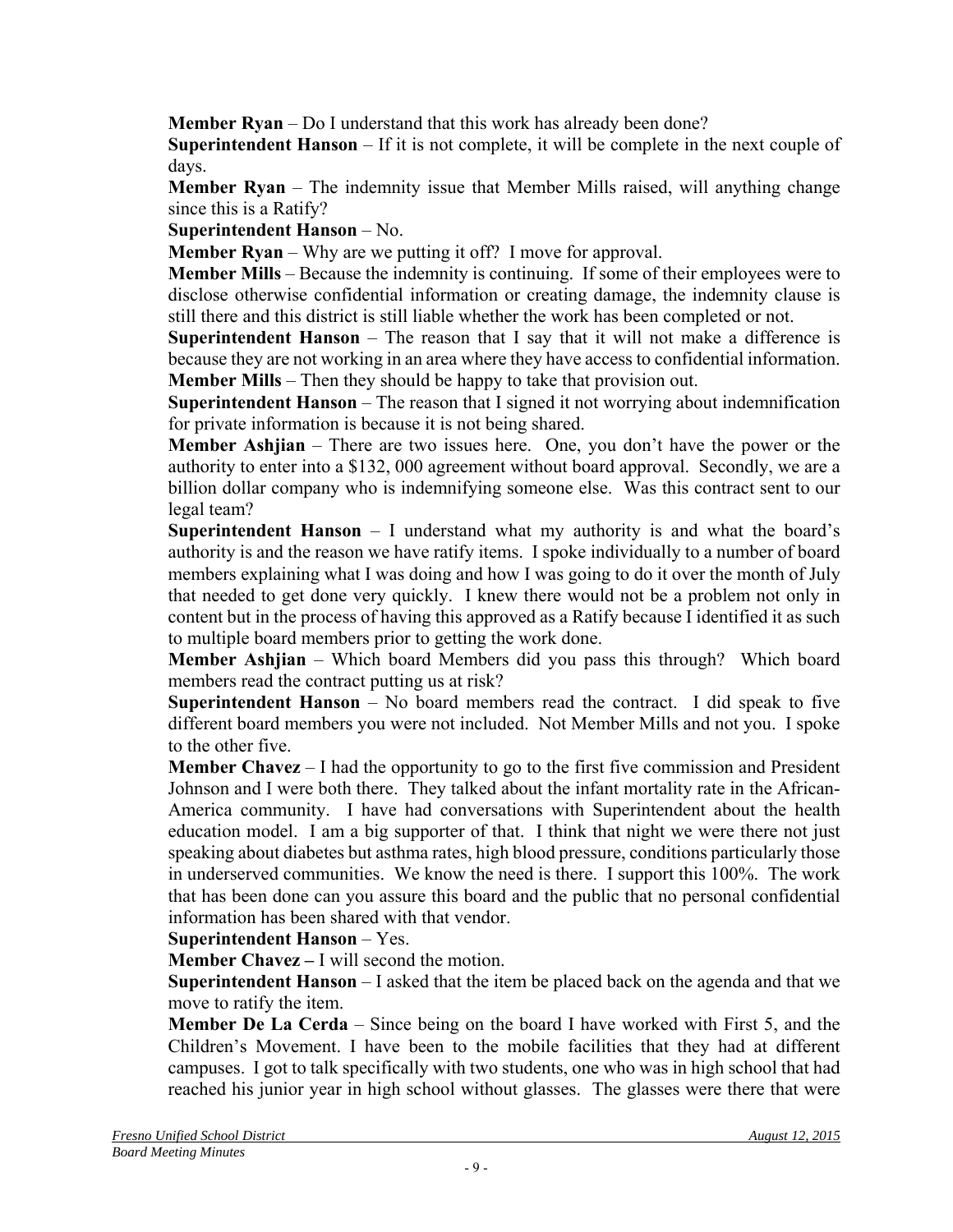created for him made him was so happy. His brother who was in middle school needed glasses as well. This is just one example of some of the work that is taking place with partnerships that we have created in the district. When I was approached with the information and opportunity to create partnerships with so many strong institutions and health partners for the benefit of our kids, I was excited. I see the benefits which are sometimes immeasurable at times. From receiving glasses to getting hearing tests and how the children respond because it is going to make a difference in their lives. I am in support of moving forward on this item because I can see the many benefits that it will provide to our students. Superintendent knows that I am data shy in sharing information. I know that it is important to keep our information confidential.

**President Johnson** – At the meeting yesterday it was mentioned that many young children don't make it to the elementary level because they die very early. This is because of their environment or community where they do not have facilities like they have in other areas of the community. They have transportation problems and are unable to get the services that their young child needs or for themselves. When we talk about indemnification I feel like it is a very minor thing. In addition, the Superintendent has reassured that there was no confidential information involved.

**Member Chavez** – I don't believe anyone on this board would not support the educational health model that we are doing. I do agree that with what Member Mills was referencing indemnification, underlines the need for the board to have a policy discussion on what warrants an indemnity clause and what does not. I don't know if we start that conversation with a BC on what that criteria is but I definitely think that needs to be clarified. I suspect that this will not be our last contract that this board sees. I want to personally say I have been one of the board members pushing the administration and Superintendent Hanson for expanding our health services in our schools.

**President Johnson** – For clarification I wasn't trying to say that Member Mills didn't care about health services. I was saying that the work was completed and we didn't need to worry about the records.

Member Ryan moved for approval, seconded by Member Chavez, which carried a vote of 5-2-0, as follows: AYES: Chavez, Davis, De La Cerda, Ryan and President Johnson. NOES: Member Ashjian and Mills.

# **A-17, RATIFY Purchase Orders from May 1, 2015, through May 30, 2015**

**RATIFIED, as recommended** a list of Purchase Orders for \$10,000 or more submitted for ratification by the Board. Purchase Orders/contracts that are required by law to be competitively bid will be submitted as separate agenda items. Beginning on page seven (7) is a list of Purchase Orders issued from May 1, 2015, through May 30, 2015. These Purchase Orders were previously authorized and awarded by the Board. The Purchase Orders are submitted for information only and are not included for ratification. Pursuant to the Board's request, also attached is an alphabetical list of all Purchase Orders issued from May 1, 2015, through May 30, 2015.

**Member Ashijan** – Can you tell me which checks were made for actual contractors and which ones were made for change orders to that contractor?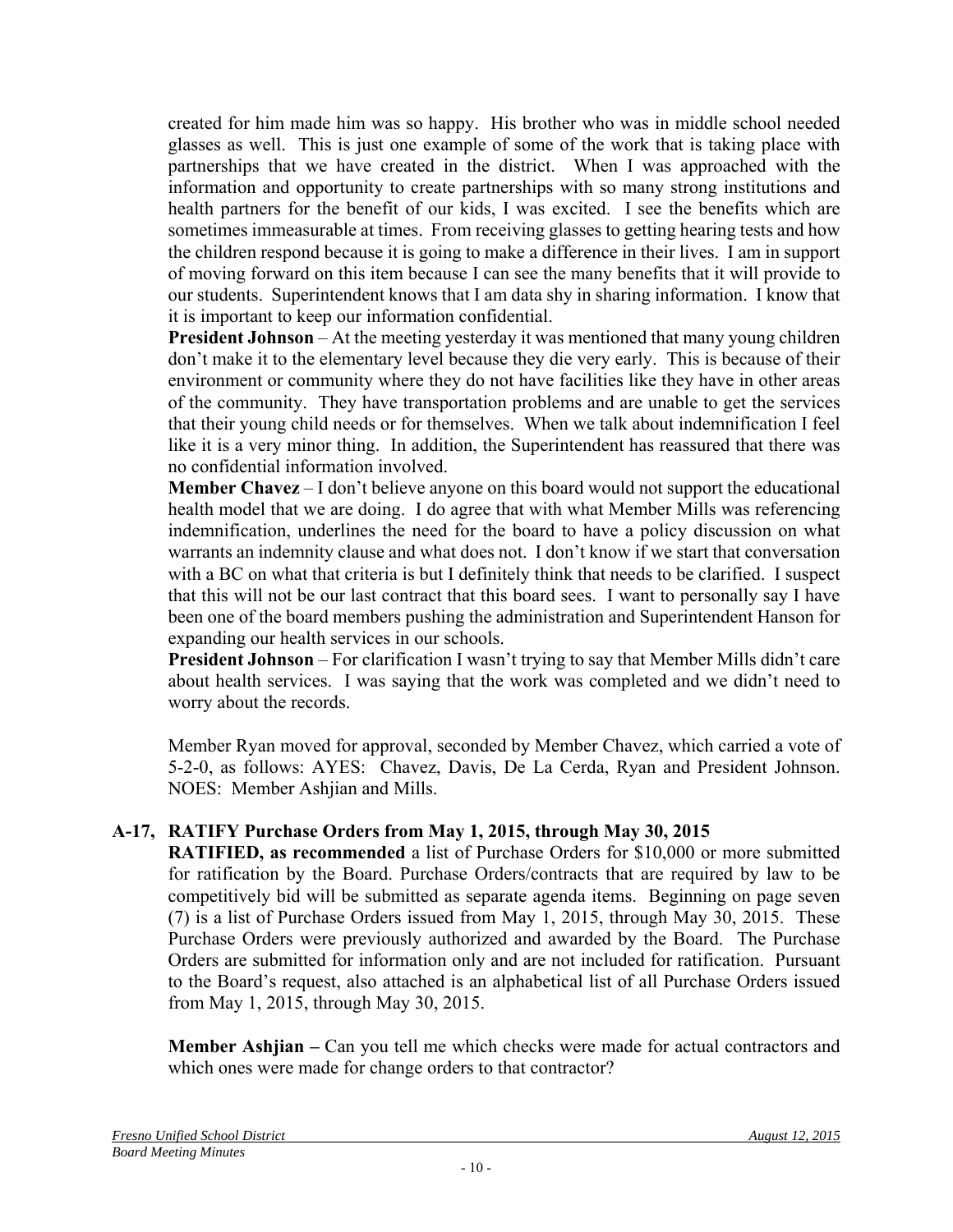**Karin Temple –** Just to be clear. These are not checks that are actually being cut. These are purchase orders that provide the authority to pay the vendors when they bill us.

**Member Ashjian** – Thank you for the clarification. That actually helps. If we could run through a few of these I am curious as to what they are. Can we start with page five, Bobby Salazar's for \$300?

**Karin Temple –** Let me just say at the outset there are about 1700 purchase orders on this list. I do try to familiarize myself with as many as possible but if there is some that I don't have an answer for I will get you the information.

**Member Ashjian** – If you don't have the information readily available a board communication would be fine.

**Karin Temple** - In regards to Bobby Salazar's, as with similar food related establishments on this list, they will typically fall into four categories. Student incentives, Staff appreciation events, Parent engagement events or meals related to school activities and athletics.

**Member Ashjian** – As we go through the list, and you come across an item you are not familiar with you can we provide the information in a board communication. Bobby Salazar's \$300, Bubba Gump Shrimp Restaurant \$1,225, Churrasco Grill \$1,177.26, Deli Delicious \$650, Di Cicco's \$130, Fast Eddie's Pizza \$60, Luna Pizzeria & Italian Restaurant \$400, Mediterranean Grill \$600, Pacifica Pizza for \$300, St Paul Armenian Church \$4,476 and \$1,956.

**Karin Temple** – That one I am going to take a guess. I believe that is where we have professional learning events for our teachers. I believe we rent the church hall and if I am not correct I will clarify that for you.

**Member Ashjian** – The Lunch Bucket for \$700. I believe those are the ones that I found. I just want to make sure, that there is equity and access in how we are spending our money. **Member Mills** – There is one more on page 20 that I would like to add. Ming Ho Kitchen for \$1000.

**Karin Temple** – I will add that to the list.

**Member Mills –** I would suspect that the pizza places are for school events and groups. For example the Student Advisory Board. I know that Fresno High uses Pacifica Pizza on Olive as Trustee Ashjian called out. But I am also concerned on the Bubba Gump's for \$1200 in Monterey and \$1000 to Ming Ho Kitchen.

**Member De La Cerda –** On that note of inquiry from Member Ashjian and Member Mills. What would be your best guess as to what these items were used for?

**Karin Temple** – The purchasing staff always checks to ensure it is an allowable appropriate expense. I feel that is important to say. They are in one of those categories of Student incentives, Staff appreciation events, Parent engagement events or meals related to school activities/trips and athletics.

**Member De La Cerda** – I know that Parent University provides food or snacks for the parents when they have their gatherings. Would that be an example?

**Karin Temple** – Yes that is a great example.

**Member Ashijan** – We have that fantastic cafeteria facility over there and they produce some fantastic food. I am wondering why we are going out and not using that wonderful facility.

**Karin Temple** – Thank you for the promotion. We are encouraging the use of that facility. We are ramping up the catering services.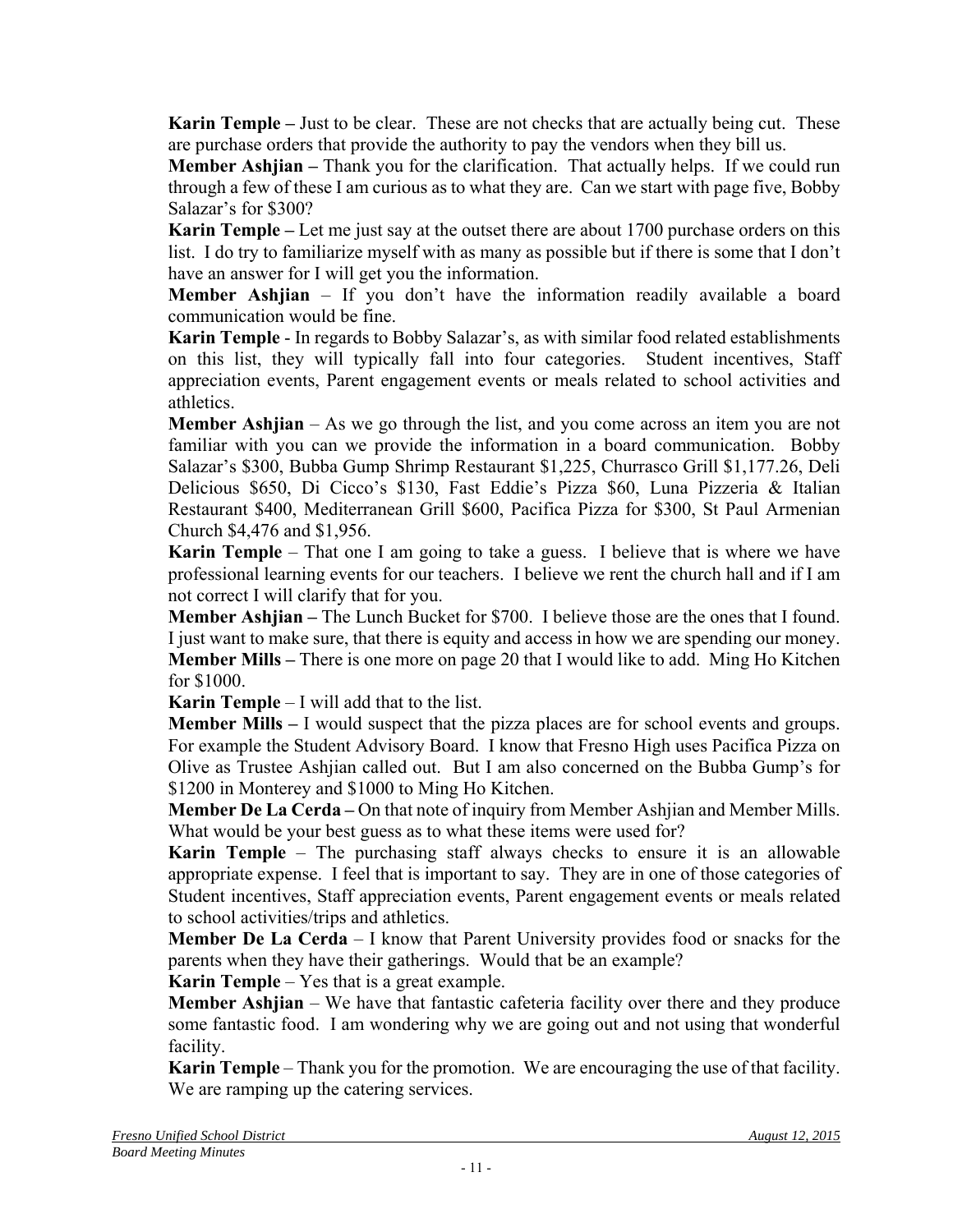**Member Mills** – I have used the catering services many times.

**Karin Temple** – Yes you are one of our best customers.

**Member Mills** – Member Ashjian is correct we should be using our facility more frequently whenever possible.

Member Davis moved for approval, seconded by Member De La Cerda, which carried a vote of 7-0-0, as follows: AYES: Ashjian, Chavez, Davis, De La Cerda, Mills, Ryan and President Johnson.

### **END OF CONSENT AGENDA (ROLL CALL VOTE)**

# **UNSCHEDULED ORAL COMMUNICATIONS**

**Shawn Albert** – Spoke about concerns about the weight of responsibilities given to the Addicott Principal.

**Andrew Fabela** - Spoke about Fresno Unified's Lease-lease back process.

**Francine Farber** – Spoke about her disagreement with the recall of certain board members.

# **B. CONFERENCE/DISCUSSION AGENDA**

# **6:00 P.M.**

# **B-18, DISCUSS and APPROVE 2015/16 Comprehensive Safe School Plans**

 **DISCUSSED and APPROVED as recommended,** Available for review in the Board Office and recommended for approval are the 2015/16 Comprehensive Safe School Plans (Plans) for all schools. The Plans support a safe learning environment for students and staff, and are organized to align with the California Standardized Emergency Management System. Board Policy 0450 requires that the Plans be updated annually and be approved by the Board.

Presentation by Chief Operation Officer Karin Temple

An opportunity was provided to hear questions/concerns from members of the board and staff was available to respond

**Member Chavez** – I just wanted to publicly thank you and your team for the work you have been doing. Unfortunately there have been a couple of shootings not in our schools but surrounding the area. I believe a couple of weeks ago we had one near Roosevelt. We had a couple of parents with their children out there. They said the school was great in regards to the protocol that we have. It's working, it keeps things in order and more importantly we have a great relationship with our local police department. I just want to encourage our relationship and partnership.

**Karin Temple –** Thank you we appreciate that and I will pass that along to the team. I want to echo your comments about the partnership with the police department. It has been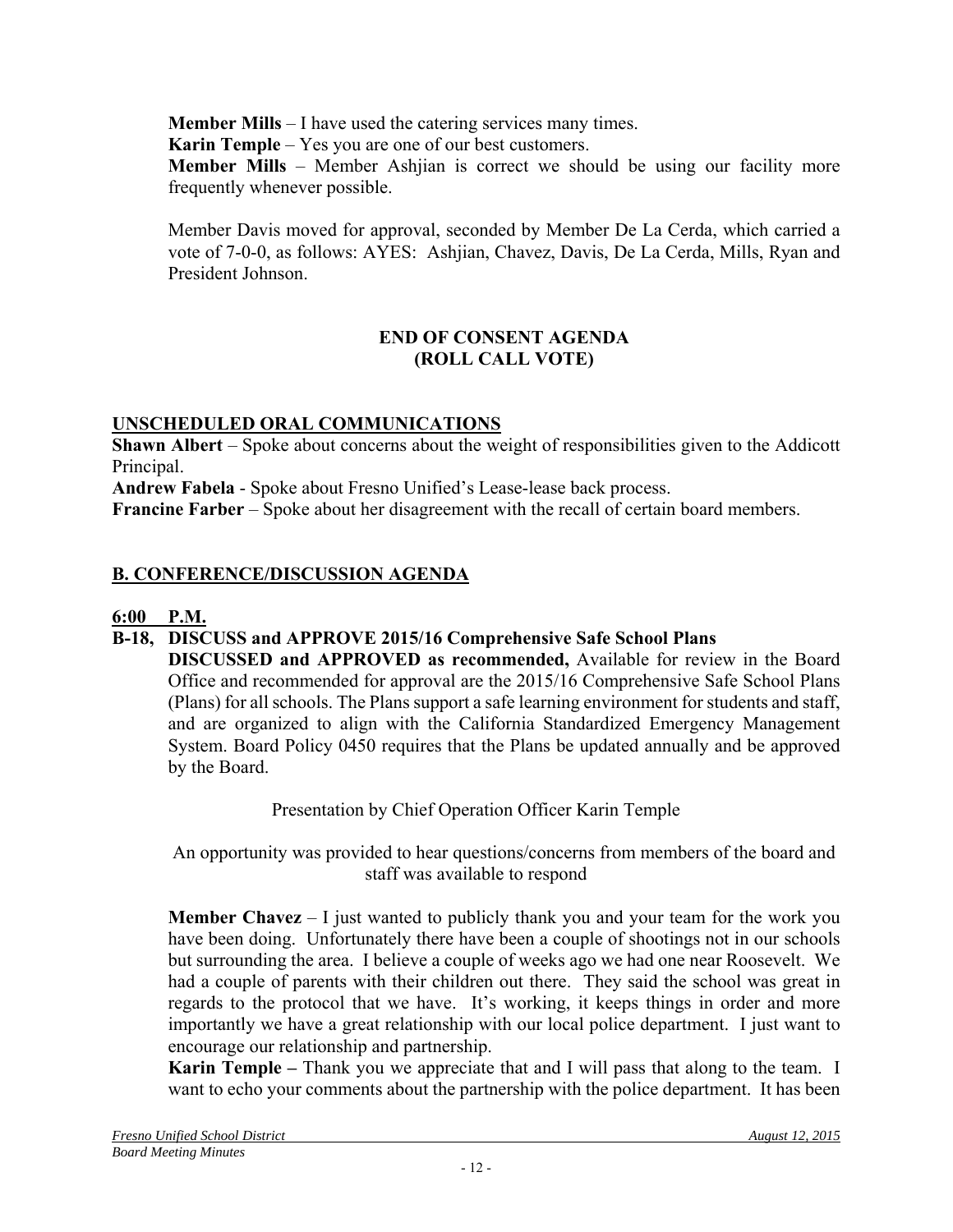getting stronger and stronger through the years and it is certainly a benefit to our students and school but also to our community.

**Member Mills –** I know that part of this is that there is a safe school leadership team and a school safety walk. Are we asking each of our schools to provide feedback with what perhaps could be done facilities wise with the plant that could improve student safety?

**Karin Temple** – If they find a problem during their school safety walk, they would submit a work order to have that fixed and we encourage them to place in the description that it is part of the school safety walk. We also give them a descriptive list of what to look for around their school. What we are going to do this coming year is evaluate that list that we give them with the safety coordinators on campuses to see what should be added to that list. We will be updating the template with that feedback.

**Member Mills** – It would be good to ask the school sites. I realize we may not have the money to do everything, but it would be nice to get the input from the school sites to understand what they would like to see added. We can certainly take that into consideration when money becomes available.

**Karin Temple** – That is a good suggestion and we will systematically reach out for feedback.

Member Ryan moved for approval, seconded by Member Mills, which carried a vote of 7-0-0, as follows: AYES: Ashjian, Chavez, Davis, De La Cerda, Mills, Ryan and President Johnson.

# **C. RECEIVE INFORMATION & REPORTS**

# **C-19, RECEIVE Fresno Unified School District's Fourth Quarterly Investment Report for Fiscal Year 2014/15**

 **RECEIVED,** Included in the Board binders is the fourth quarter investment report for the period ending June 30, 2015. Board Policy 3430(a) requires the Superintendent, or designee, to supply the Board of Education with quarterly and annual reports on district investments. As of June 30, 2015, Fresno Unified School District is in compliance with Board Policy 3430(a) for investments. Fiscal impact: There is no fiscal impact to the district. Contact person: Ruth F. Quinto, telephone 457-6226.

# **C-20, RECEIVE Resolution 15-01, Providing For Issuance and Sale of General Obligation Bonds, Measure Q, Series E Issuance**

 **RECEIVED,** Included in the Board binders is Resolution No. 15-01, the adoption of which is recommended to provide for the issuance and sale of General Obligation Bonds, Election of 2010, Measure Q, Series E in the aggregate principal amount of not to exceed \$55,000,000. The Resolution authorizes bonds which allow for the compounding of interest and will return to the August 26, 2015 Board meeting for Board discussion and adoption. The Series E Bonds shall be issued under the Bond Law for the purpose of raising money to finance educational facilities for which the General Obligation Bonds have been authorized under the Bond Measure. Fiscal impact: Funding source is Measure Q as approved by the voter electorate in November 2010. Contact person: Ruth F. Quinto, telephone 457-6226.